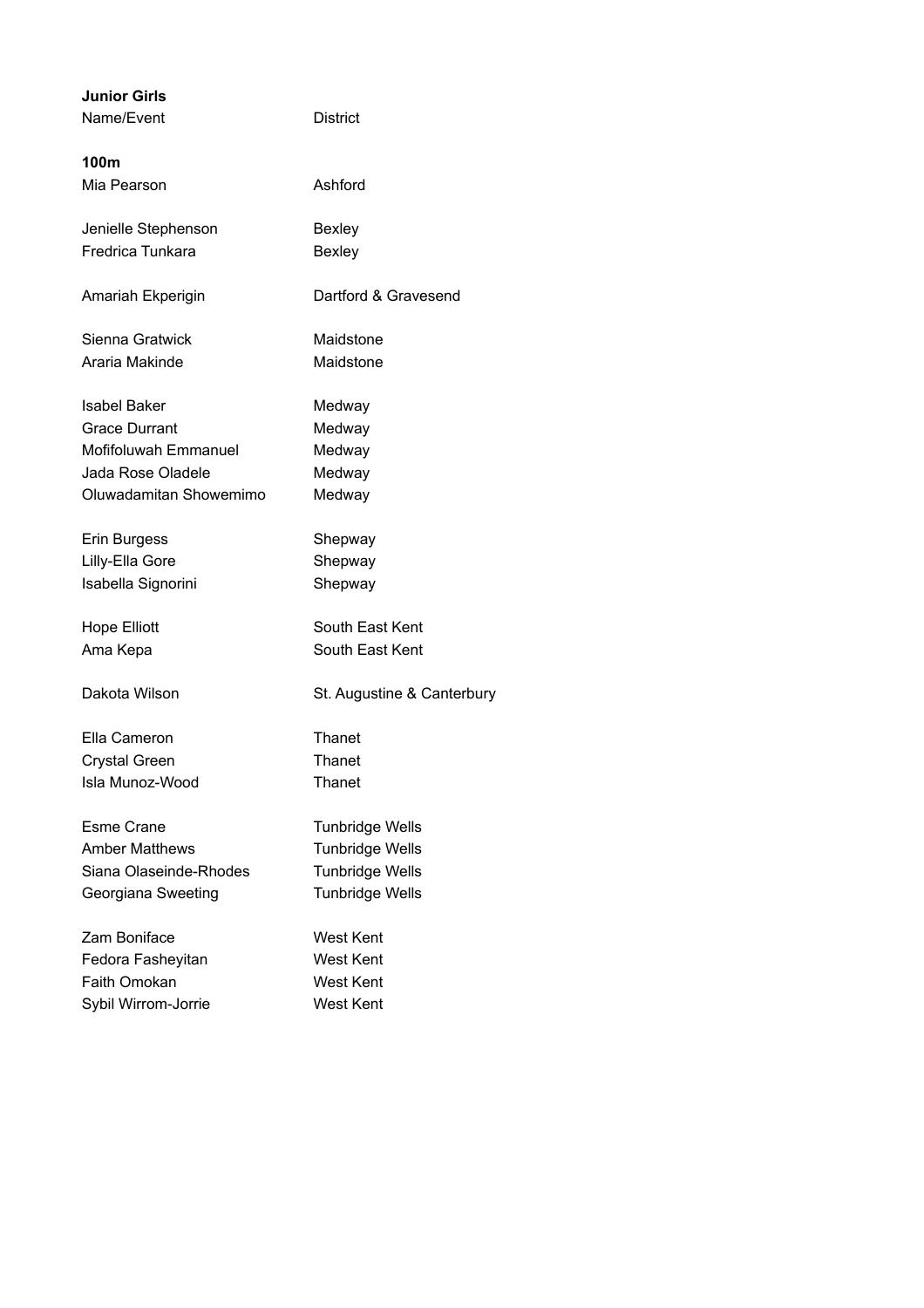| 200m                    |                            |
|-------------------------|----------------------------|
| Hannah Areeson          | Ashford                    |
| <b>Violet Maxted</b>    | Ashford                    |
|                         |                            |
| <b>Grace Durrant</b>    | Medway                     |
| Jada Rose Oladele       | Medway                     |
| <b>Tia Smith</b>        | Medway                     |
| <b>Tilly Smith</b>      | Sevenoaks                  |
| Erin Burgess            | Shepway                    |
| Lilly-Ella Gore         | Shepway                    |
|                         |                            |
| <b>Beatrice Eaton</b>   | South East Kent            |
| <b>Hermione Redwood</b> | South East Kent            |
|                         |                            |
| Layla Forrest           | St. Augustine & Canterbury |
| Serena McEwan           | Swale                      |
| <b>Crystal Green</b>    | Thanet                     |
| Ellan Keohane McGrath   | Thanet                     |
|                         |                            |
| Georgiana Sweeting      | <b>Tunbridge Wells</b>     |
|                         |                            |
| Lauryn Etienne          | <b>West Kent</b>           |
| Nuriah Orhurhu          | <b>West Kent</b>           |
|                         |                            |
| 300m                    |                            |
| <b>Amelie Guthrie</b>   | Medway                     |
|                         |                            |
| Lara Bailey             | Sevenoaks                  |
|                         |                            |
| Jennifer Clayton        | St. Augustine & Canterbury |
| Jenna Humphreys         | St. Augustine & Canterbury |
|                         |                            |
| Daisy Conway            | Swale                      |
|                         |                            |
| Ella Thomas             | Tonbridge                  |
|                         |                            |
| <b>Ellie Turner</b>     | <b>Tunbridge Wells</b>     |
|                         |                            |
| Alyssa Firla            | <b>West Kent</b>           |
| Matilda Shilland        | <b>West Kent</b>           |
|                         |                            |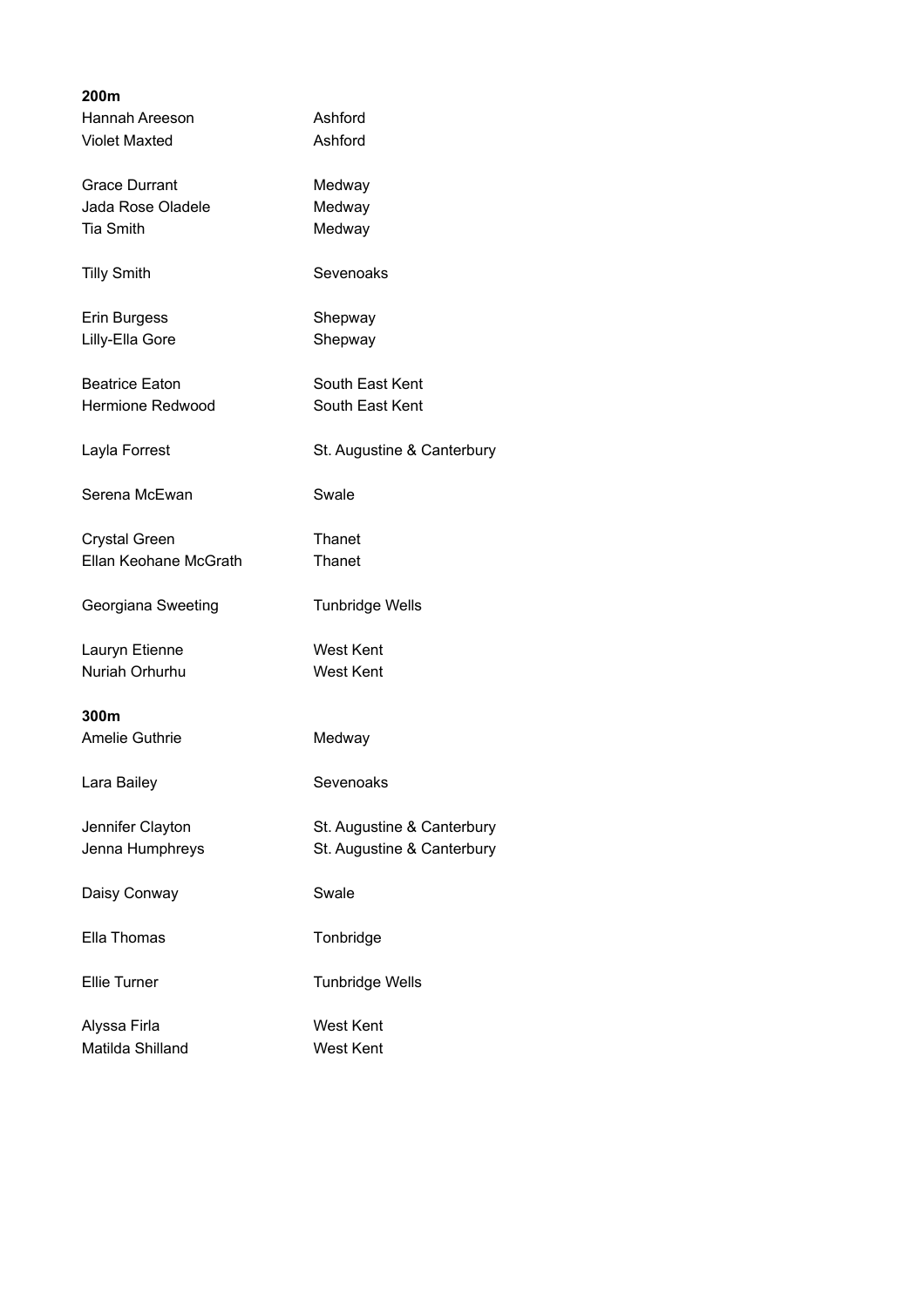| 800m                      |                            |
|---------------------------|----------------------------|
| Constance Druggan-Cherry  | Ashford                    |
| <b>Ruby Oliver</b>        | Ashford                    |
| Anne Orpin                | Ashford                    |
|                           |                            |
| Abella Ammam              | <b>Bexley</b>              |
| Lily Bridgeman            | <b>Bexley</b>              |
|                           |                            |
| Jeneba Jabbie             | Dartford & Gravesend       |
| Issy Jeffs                | Dartford & Gravesend       |
|                           |                            |
| Sofia Cudmore Smith       | Maidstone                  |
| Megan Rein                | Maidstone                  |
|                           |                            |
| Sienna Mabb               | Medway                     |
|                           |                            |
| Kyla Dervish              | Sevenoaks                  |
|                           |                            |
| Jennifer Clayton          | St. Augustine & Canterbury |
| <b>Jessica Starck</b>     | St. Augustine & Canterbury |
| Zoe Vallis                | St. Augustine & Canterbury |
|                           |                            |
| Kyrah Nelson              | Swale                      |
|                           |                            |
| Lois Baisley              | Thanet                     |
|                           |                            |
| Yasmin Jameson            | Tonbridge                  |
| Ella Thomas               | Tonbridge                  |
|                           |                            |
| <b>Amber Matthews</b>     | <b>Tunbridge Wells</b>     |
|                           |                            |
| <b>Betty Adams</b>        | <b>West Kent</b>           |
| <b>Megan Barlow</b>       | <b>West Kent</b>           |
| Eva Chambers              |                            |
|                           | <b>West Kent</b>           |
| Beth Regan                | <b>West Kent</b>           |
| Maria Salamanca           | <b>West Kent</b>           |
| Niamh Stanley             | <b>West Kent</b>           |
|                           |                            |
| 1500m                     |                            |
| Lily-Rose O'Brien         | Ashford                    |
|                           |                            |
| <b>Elise Charlesworth</b> | <b>Bexley</b>              |
| <b>Iris Williams</b>      | Bexley                     |
|                           |                            |
| <b>Iris Crossley</b>      | Maidstone                  |
| Rose Crossley             | Maidstone                  |
|                           |                            |
| Elizabeth Fry             | Medway                     |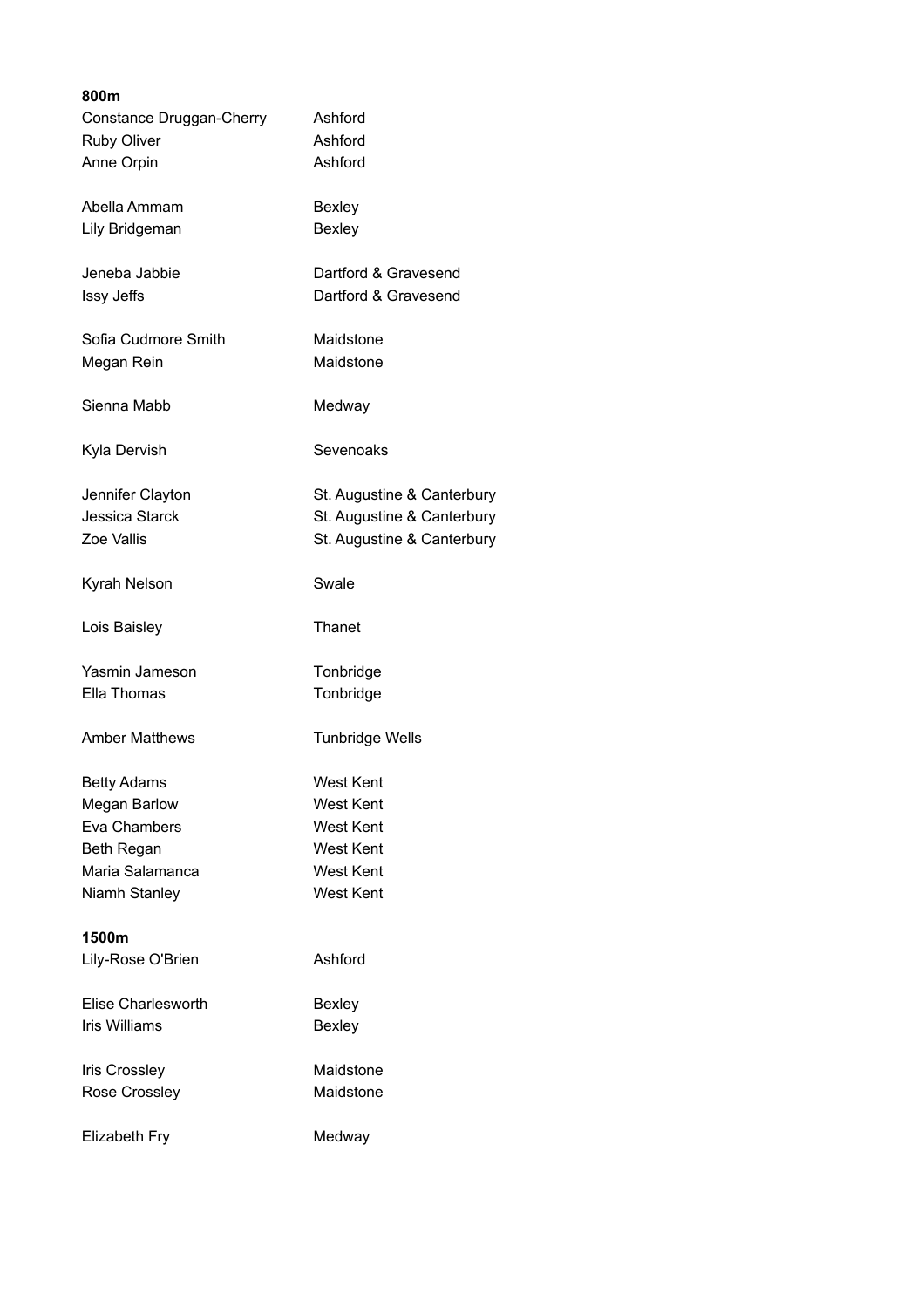| Charlotte Bloodworth<br>Neve Raymond | Sevenoaks<br>Sevenoaks     |
|--------------------------------------|----------------------------|
| Aimee Hagger                         | Shepway                    |
| Emma Clayton                         | St. Augustine & Canterbury |
| Heidi Hughes                         | Swale                      |
| <b>Emily Boyd</b>                    | Tonbridge                  |
| <b>Holly Diprose</b>                 | Tonbridge                  |
| <b>Isabel Morris</b>                 | Tonbridge                  |
| <b>Millie Watts</b>                  | <b>Tunbridge Wells</b>     |
| <b>Ellie Lewis</b>                   | <b>West Kent</b>           |
| Maria Salamanca                      | <b>West Kent</b>           |
| Luciana Smith                        | <b>West Kent</b>           |
| Lydia Witcombe                       | <b>West Kent</b>           |
| <b>75m Hurdles</b>                   |                            |
| Elicia Lacey                         | Ashford                    |
| Madeleine Dunsmore                   | <b>Bexley</b>              |
| <b>Isabel Baker</b>                  | Medway                     |
| Sienna Mabb                          | Medway                     |
| Charlotte Bloodworth                 | Sevenoaks                  |
| Hannah St Clare                      | Shepway                    |
| <b>Beatrice Eaton</b>                | South East Kent            |
| Layla Forrest                        | St. Augustine & Canterbury |
| <b>Emilia Stevens</b>                | Swale                      |
| Alyssa Firla                         | <b>West Kent</b>           |
| Lily Gayle                           | <b>West Kent</b>           |
| Beth Regan                           | <b>West Kent</b>           |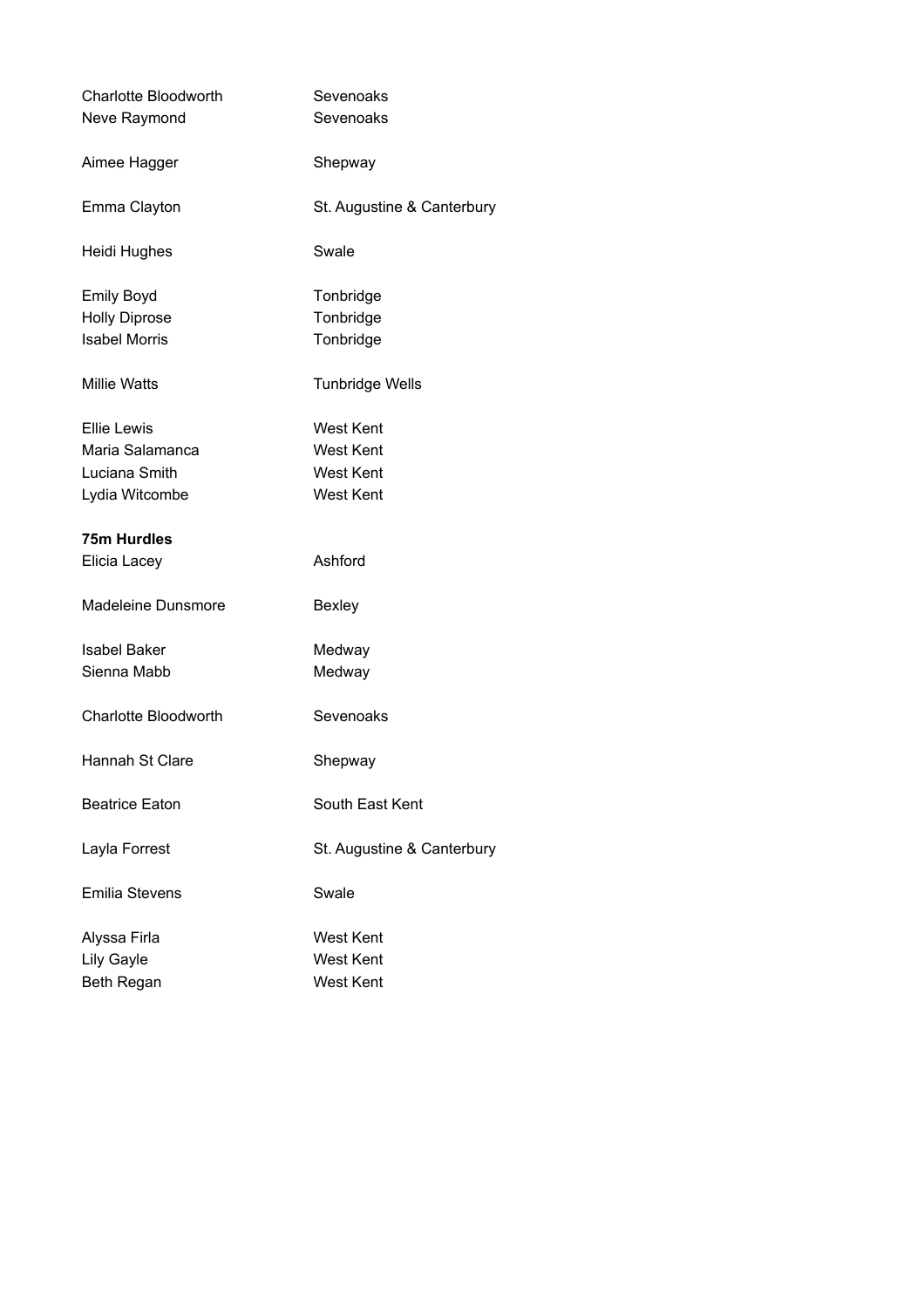| <b>High Jump</b>        |                            |
|-------------------------|----------------------------|
| <b>Isabella Amartey</b> | Maidstone                  |
| Ava Algar               | Sevenoaks                  |
| Hannah St Clare         | Shepway                    |
| <b>Hope Elliott</b>     | South East Kent            |
| Hermione Redwood        | South East Kent            |
| Qi-Chi Ukpai            | St. Augustine & Canterbury |
| Serena McEwan           | Swale                      |
| <b>Emilia Stevens</b>   | Swale                      |
| Isla Munoz-Wood         | Thanet                     |
| Bethany Shimmen-Smith   | Thanet                     |
| Sasha Moran             | <b>Tunbridge Wells</b>     |
| Emma Windsor            | <b>Tunbridge Wells</b>     |
| <b>Megan Barlow</b>     | <b>West Kent</b>           |
| <b>Pole Vault</b>       |                            |
| Lydia Witcombe          | <b>West Kent</b>           |
| <b>Long Jump</b>        |                            |
| <b>Violet Maxted</b>    | Ashford                    |
| Kimberley Okwea         | Bexley                     |
| Isabella Amartey        | Maidstone                  |
| Sienna Gratwick         | Maidstone                  |
| Megan Rein              | Maidstone                  |
| Zam Boniface            | West Kent                  |
| <b>Shot</b>             |                            |
| Elicia Lacey            | Ashford                    |
| Victoria Orji           | Ashford                    |
| Damilade Samuel-Onette  | <b>Bexley</b>              |
| Ella Christopherson     | Sevenoaks                  |
| Rae Hancock             | Shepway                    |
| Dakota Wilson           | St. Augustine & Canterbury |
| Angelina Tidbury        | Swale                      |